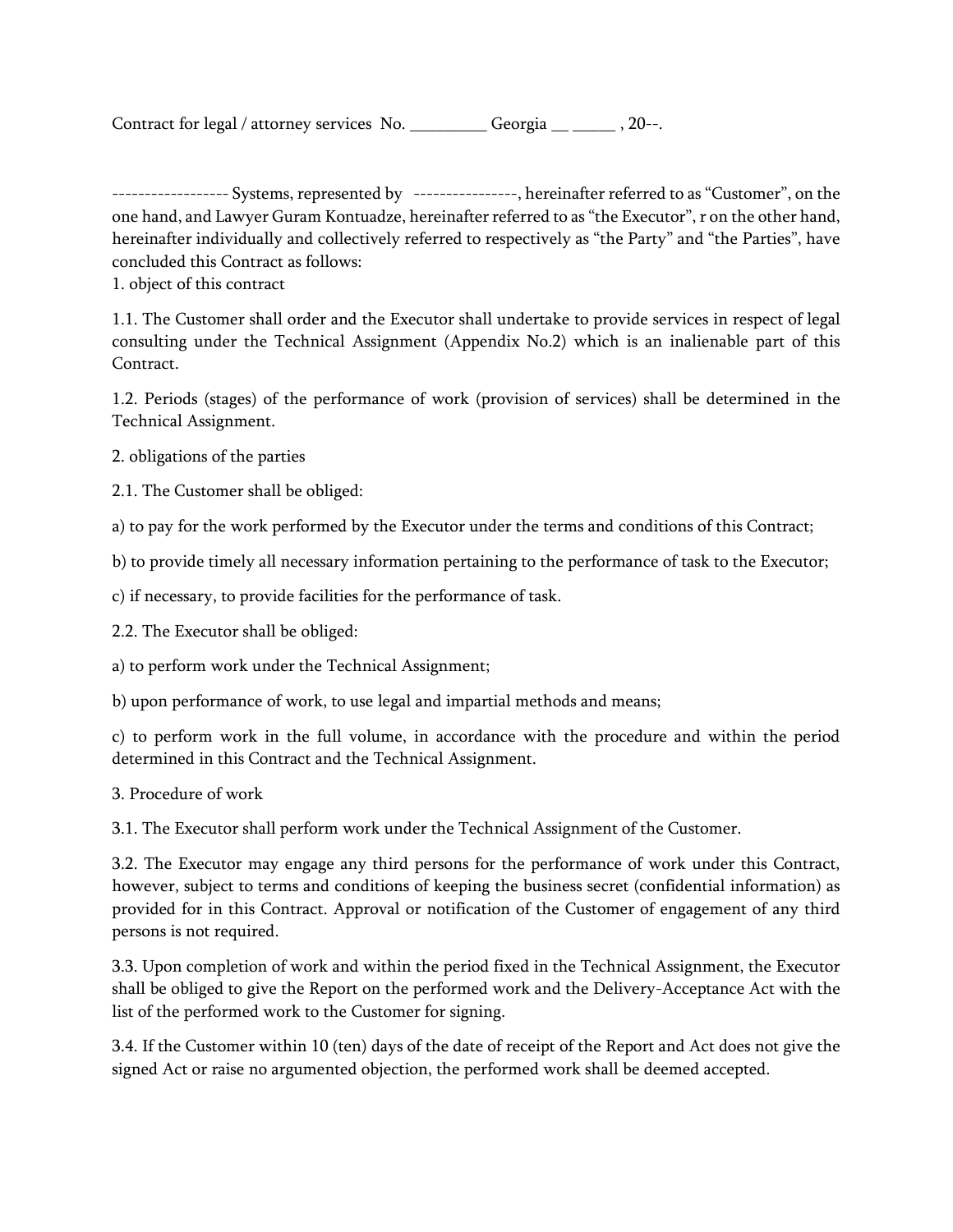3.5. Objections of the Customer to the Report shall be argumented and include specific references to non-conformity of work to the results specified in the assignment. In such a case, the Parties shall promptly agree on terms in respect of settlement of the claim.

3.6. Any work under this Contract not specified in the Technical Assignments shall be determined in a supplementary agreement.

4. cost of work and procedure for payment

4.1. Cost of and form of payment for the performed work shall be determined by the Parties in the Protocol on Cost of Work Agreement (Appendix No.1), which is an inalienable part of this Contract.

4.2. Payment for work shall be made by the Customer within 10 (ten) calendar days after signing of the Delivery-Acceptance Act on the basis of the issued invoices by transfer of funds to the settlement account of the Executor.

4.3. The Executor shall provide an invoice to the Customer within 15 days after signing of the Delivery-Acceptance Act.

4.4. In the event that the Customer unlawfully refuses to sign the Delivery-Acceptance Act, time for payment under this Act shall be the day following the date on which the Delivery-Acceptance Act should have been signed.

4.5. After signing this Contract, the Customer shall make an advance payment to the Executor in the amount specified in the respective Technical Assignment. 5. confidentiality

5.1. The Executor shall be obliged not to use any information obtained under this Contract for the purposes directly or indirectly causing damage to the Customer and/or for gaining any advantages or benefits within the term of this Contract.

5.2. The confidential information shall not comprise any information classified by the existing legislation as public information and disclosure of which is a liability of the Customer.

5.3. The Parties shall bear responsibility for the losses incurred in the result of the disclosure of any confidential information in accordance with the laws of the Russian Federation in force.

6. force majeure

6.1. Neither Party shall be liable for failure to perform any of its obligations in whole or in part, when non-performance is a direct consequence of any circumstances of irresistible (force majeure) nature, which are beyond the reasonable control of the Parties and occurred after conclusion of this Contract.

6.2. Under this Contract, force majeure shall include: hostilities, strikes, fires, floods, earthquakes and other Acts of God.

6.3. In such a case, the period for the performance of obligations under this Contract shall be extended accordingly for the period during which such circumstances and their consequences take place. Any Party which is unable to perform any of its obligations under this Contract shall promptly give written notice to the other Party specifying the occurrence, expected period of duration and the end of the aforesaid circumstances. If any Party is unable in whole or in part to perform its obligations within the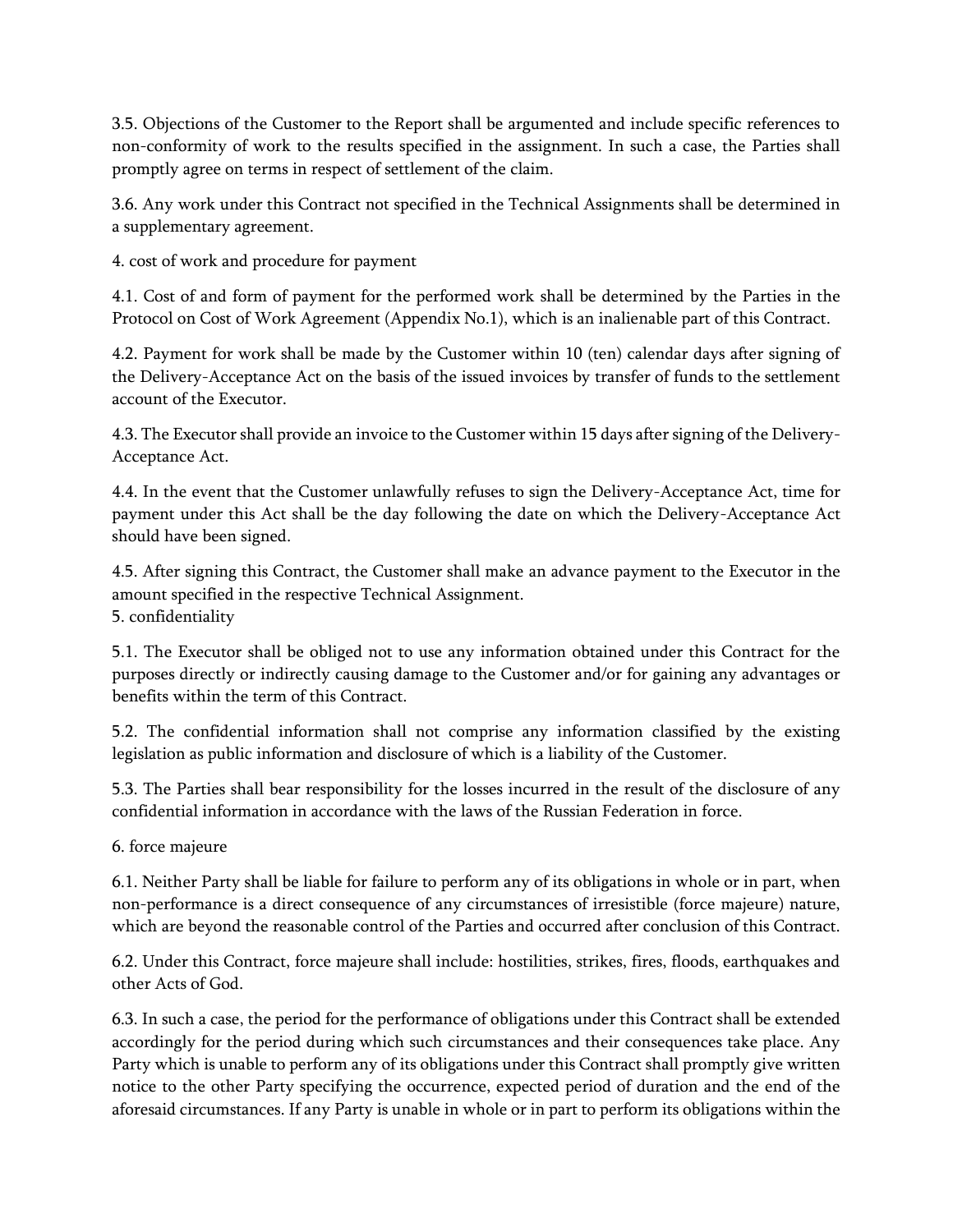period exceeding 3 months, the Executor shall have the right to terminate this Contract in whole or in part without any liability to compensate for any possible losses (including any costs) of the Customer.

7. early termination of this contract

7.1. This Contract may be terminated on the initiative of the Customer in the following cases:

а) if the Executor discloses any confidential information;

b) in any other cases specified in the laws of the Russian Federation in force.

7.2. This Contract may be terminated on the initiative of the Executor in the following cases:

а) if the Customer does not carry out its obligations in respect of payment for the performed work;

b) if the Customer does not provide information necessary for the performance by the Executor of its obligations under this Contract;

c) if the Customer provides any facilities prevented the Executor from performance of its obligations undertaken under this Contract;

d) in any other cases specified in the laws of the Russian Federation in force.

7.3. The Party which initiated the termination of this Contract shall give notice to the other Party of the cessation of work at least 5 (five) business days prior to the expected date of such cessation.

7.4. Upon receipt of notice of termination of this Contract by any Party, the Executor has no right to continue any work under this Contract and the Customer has no right to demand the continuation of work.

а) in such a case, the Executor shall prepare the Report on the performed work and results of the taken measures, as well as shall calculate the remuneration due to it for the actually performed work.

б) on the basis of the Report provided by the Executor the Parties shall determine the cost of the performed work and make final settlement within 5 (five) business days after signing of the respective document stating the termination of this Contract and determining the cost of work performed by the Executor.

8.

other terms and conditions

8.1. Any rights to use the results of work under this Contract in any form shall belong to the Customer, the Executor may transfer the results of work to any third party only with the consent of the Customer.

8.2. This Contract shall be deemed concluded and shall come into effect from the moment of receipt by the Executor of the relevant advance payment, and shall be valid until full performance by the Parties of their obligations under this Contract. In case of its termination, this Contract shall continue in force in part of not performed obligations until full and proper performance of such obligations by the Parties.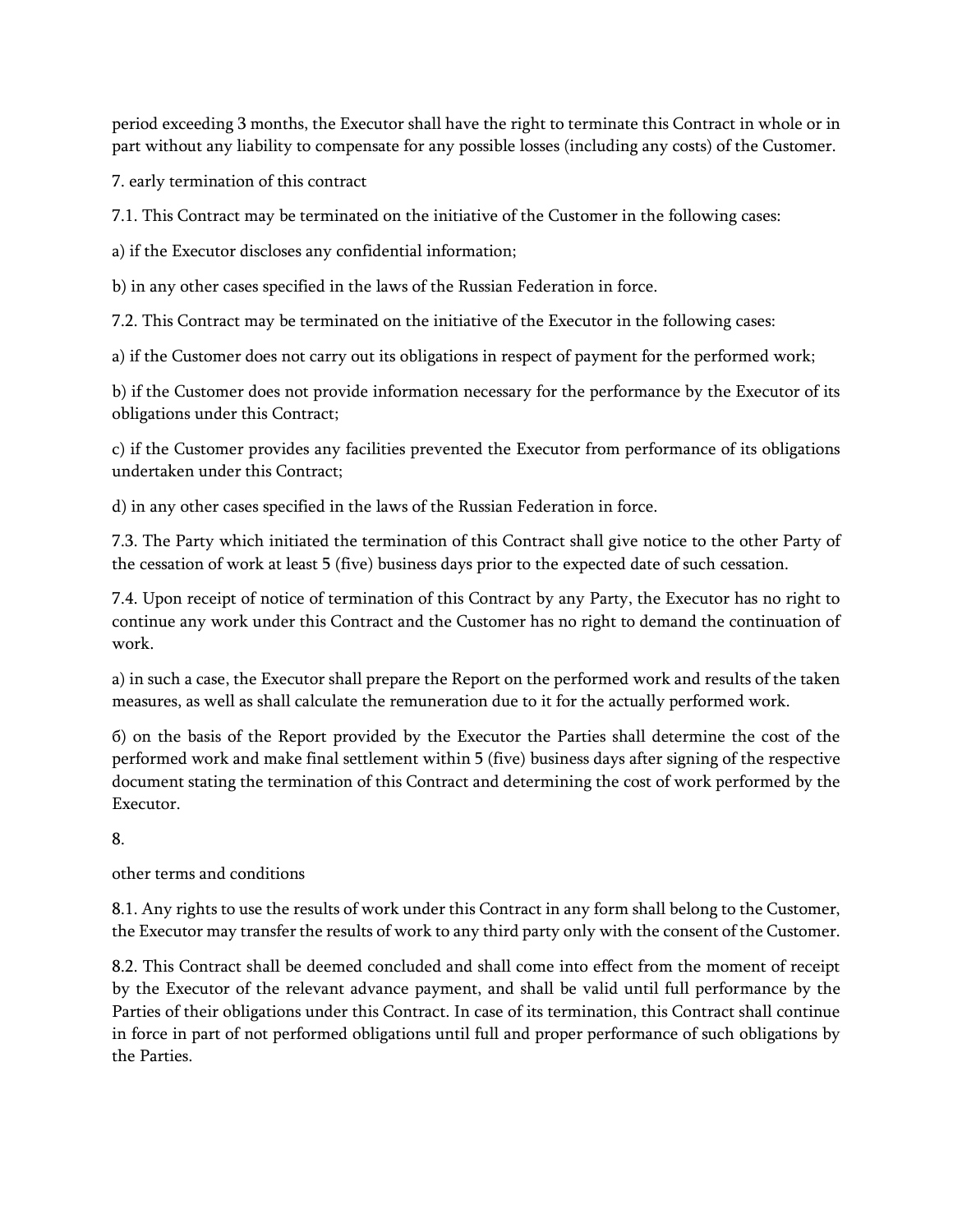8.3. In all other cases not specified in this Contract the Parties shall be governed by the provisions and rules of the laws of the Russian Federation in force.

8.4. This Contract is drawn up in two copies, in two languages (in Russian and English), each copy for each Party, both copies have equal legal force. In case of any discrepancy in interpretation, the Russian version of this Contract shall prevail.

8.5. All attachment to this Contract are its inalienable parts.

8.6. All disputes in connection with this Contract shall be settled by negotiations.

8.7. If the Parties are unable to settle any disputes by negotiations, such disputes shall be settled by the City Court in the city of Tbilisi. The governing law shall be the law of the Georgia.